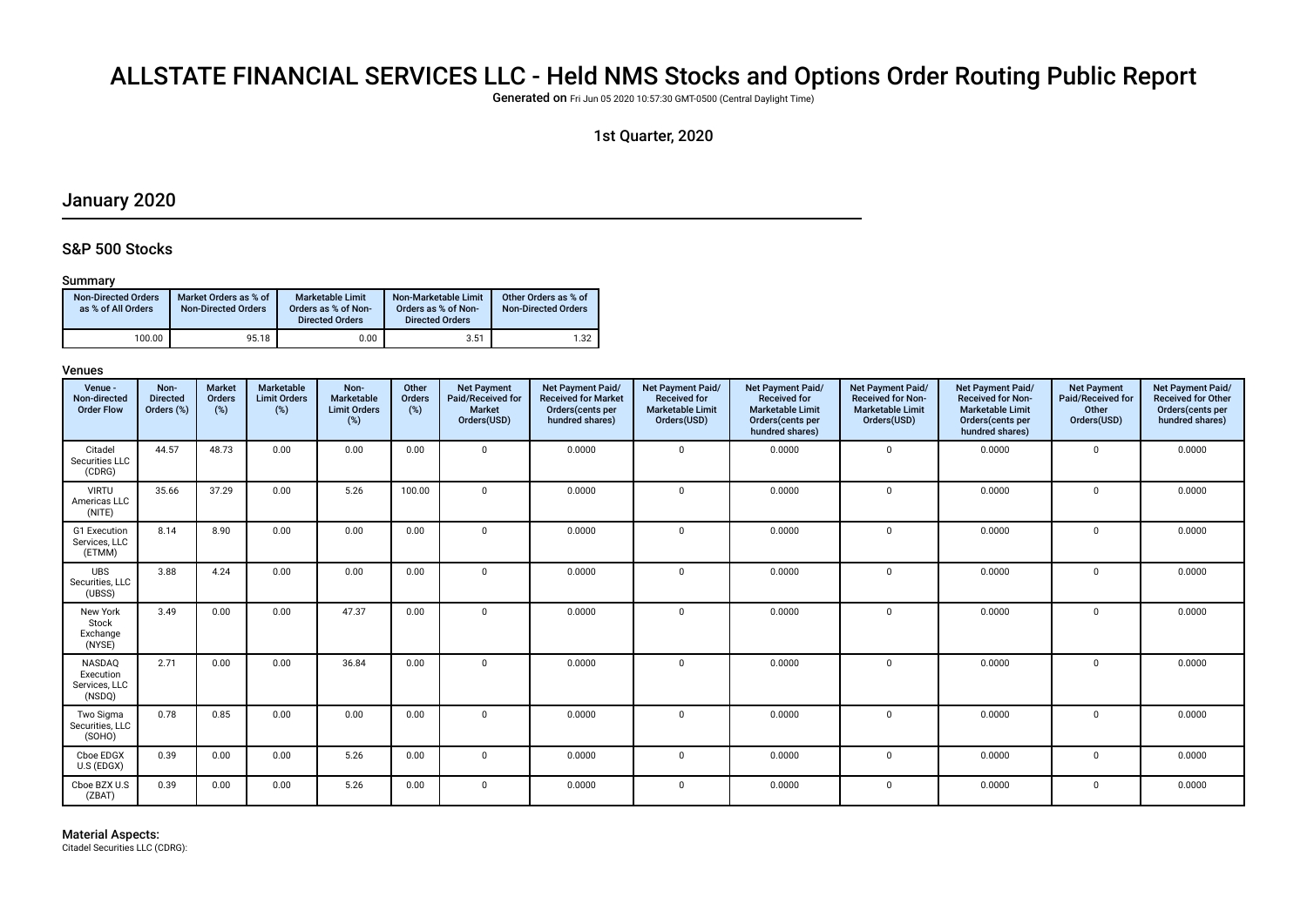|  | [Insert discussion of the material aspects of the relationship with this venue pursuant to rule $606(a)(1)(iv).$ ] |  |  |  |  |
|--|--------------------------------------------------------------------------------------------------------------------|--|--|--|--|
|--|--------------------------------------------------------------------------------------------------------------------|--|--|--|--|

VIRTU Americas LLC (NITE): [Insert discussion of the material aspects of the relationship with this venue pursuant to rule 606(a)(1)(iv).]

G1 Execution Services, LLC (ETMM): [Insert discussion of the material aspects of the relationship with this venue pursuant to rule 606(a)(1)(iv).]

UBS Securities, LLC (UBSS): [Insert discussion of the material aspects of the relationship with this venue pursuant to rule 606(a)(1)(iv).]

New York Stock Exchange (NYSE): [Insert discussion of the material aspects of the relationship with this venue pursuant to rule 606(a)(1)(iv).]

NASDAQ Execution Services, LLC (NSDQ): [Insert discussion of the material aspects of the relationship with this venue pursuant to rule 606(a)(1)(iv).]

Two Sigma Securities, LLC (SOHO): [Insert discussion of the material aspects of the relationship with this venue pursuant to rule 606(a)(1)(iv).]

Cboe EDGX U.S (EDGX): [Insert discussion of the material aspects of the relationship with this venue pursuant to rule 606(a)(1)(iv).]

Cboe BZX U.S (ZBAT): [Insert discussion of the material aspects of the relationship with this venue pursuant to rule 606(a)(1)(iv).]

 $\overline{\phantom{a}}$ ------------------- - - - - - -- - - - - -

# January 2020

### Non-S&P 500 Stocks

#### Summary

| <b>Non-Directed Orders</b><br>as % of All Orders | Market Orders as % of<br><b>Non-Directed Orders</b> | <b>Marketable Limit</b><br>Orders as % of Non-<br><b>Directed Orders</b> | Non-Marketable Limit<br>Orders as % of Non-<br><b>Directed Orders</b> | Other Orders as % of<br><b>Non-Directed Orders</b> |
|--------------------------------------------------|-----------------------------------------------------|--------------------------------------------------------------------------|-----------------------------------------------------------------------|----------------------------------------------------|
| 100.00                                           | 80.24                                               | 2.65                                                                     | 16.52                                                                 | 0.59                                               |

| Venue -<br>Non-directed<br><b>Order Flow</b>   | Non-<br><b>Directed</b><br>Orders (%) | <b>Market</b><br><b>Orders</b><br>(%) | Marketable<br><b>Limit Orders</b><br>(%) | Non-<br>Marketable<br><b>Limit Orders</b><br>$(\%)$ | Other<br>Orders<br>(%) | <b>Net Payment</b><br>Paid/Received for<br><b>Market</b><br>Orders(USD) | Net Payment Paid/<br><b>Received for Market</b><br>Orders(cents per<br>hundred shares) | Net Payment Paid/<br><b>Received for</b><br><b>Marketable Limit</b><br>Orders(USD) | Net Payment Paid/<br><b>Received for</b><br><b>Marketable Limit</b><br>Orders(cents per<br>hundred shares) | Net Payment Paid/<br><b>Received for Non-</b><br><b>Marketable Limit</b><br>Orders(USD) | Net Payment Paid/<br><b>Received for Non-</b><br><b>Marketable Limit</b><br>Orders (cents per<br>hundred shares) | <b>Net Payment</b><br>Paid/Received for<br>Other<br>Orders(USD) | Net Payment Paid/<br><b>Received for Other</b><br>Orders(cents per<br>hundred shares) |
|------------------------------------------------|---------------------------------------|---------------------------------------|------------------------------------------|-----------------------------------------------------|------------------------|-------------------------------------------------------------------------|----------------------------------------------------------------------------------------|------------------------------------------------------------------------------------|------------------------------------------------------------------------------------------------------------|-----------------------------------------------------------------------------------------|------------------------------------------------------------------------------------------------------------------|-----------------------------------------------------------------|---------------------------------------------------------------------------------------|
| Citadel<br>Securities LLC<br>(CDRG)            | 47.24                                 | 58.92                                 | 33.33                                    | 10.00                                               | 50.00                  | $\Omega$                                                                | 0.0000                                                                                 | $\Omega$                                                                           | 0.0000                                                                                                     |                                                                                         | 0.0000                                                                                                           |                                                                 | 0.0000                                                                                |
| <b>VIRTU</b><br>Americas LLC<br>(NITE)         | 25.88                                 | 30.64                                 | 33.33                                    | 8.89                                                | 50.00                  | $\Omega$                                                                | 0.0000                                                                                 | <sup>n</sup>                                                                       | 0.0000                                                                                                     | n                                                                                       | 0.0000                                                                                                           |                                                                 | 0.0000                                                                                |
| NASDAQ<br>Execution<br>Services, LLC<br>(NSDQ) | 13.32                                 | 0.00                                  | 11.11                                    | 57.78                                               | 0.00                   | $\Omega$                                                                | 0.0000                                                                                 | $\Omega$                                                                           | 0.0000                                                                                                     | $\Omega$                                                                                | 0.0000                                                                                                           |                                                                 | 0.0000                                                                                |
| G1 Execution<br>Services, LLC<br>(ETMM)        | 4.02                                  | 5.39                                  | 0.00                                     | 0.00                                                | 0.00                   | $\Omega$                                                                | 0.0000                                                                                 | $\Omega$                                                                           | 0.0000                                                                                                     | $\Omega$                                                                                | 0.0000                                                                                                           | $\mathbf 0$                                                     | 0.0000                                                                                |
| <b>UBS</b><br>Securities, LLC<br>(UBSS)        | 3.52                                  | 4.38                                  | 0.00                                     | 1.11                                                | 0.00                   | $\Omega$                                                                | 0.0000                                                                                 | $\Omega$                                                                           | 0.0000                                                                                                     |                                                                                         | 0.0000                                                                                                           | $\Omega$                                                        | 0.0000                                                                                |
| New York                                       | 2.01                                  | 0.00                                  | 11.11                                    | 7.78                                                | 0.00                   | $\Omega$                                                                | 0.0000                                                                                 | $\Omega$                                                                           | 0.0000                                                                                                     | n                                                                                       | 0.0000                                                                                                           |                                                                 | 0.0000                                                                                |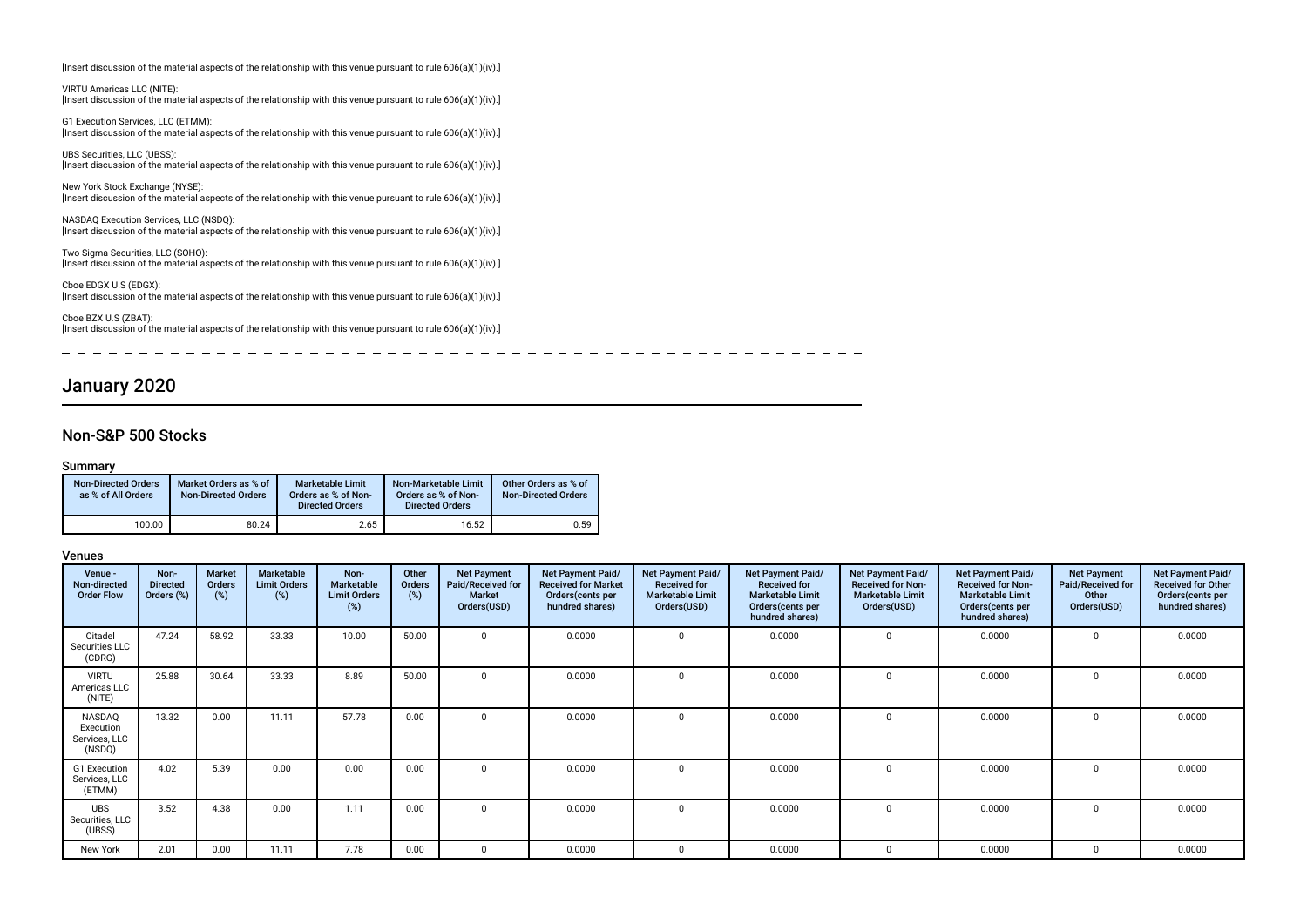| Venue -<br>Non-directed<br><b>Order Flow</b>            | Non-<br><b>Directed</b><br>Orders (%) | <b>Market</b><br><b>Orders</b><br>$(\%)$ | Marketable<br><b>Limit Orders</b><br>(%) | Non-<br>Marketable<br><b>Limit Orders</b><br>(%) | Other<br><b>Orders</b><br>(%) | <b>Net Payment</b><br>Paid/Received for<br><b>Market</b><br>Orders(USD) | Net Payment Paid/<br><b>Received for Market</b><br>Orders(cents per<br>hundred shares) | Net Payment Paid/<br><b>Received for</b><br><b>Marketable Limit</b><br>Orders(USD) | Net Payment Paid/<br><b>Received for</b><br><b>Marketable Limit</b><br>Orders(cents per<br>hundred shares) | Net Payment Paid/<br><b>Received for Non-</b><br><b>Marketable Limit</b><br>Orders(USD) | <b>Net Payment Paid/</b><br><b>Received for Non-</b><br><b>Marketable Limit</b><br>Orders (cents per<br>hundred shares) | <b>Net Payment</b><br>Paid/Received for<br>Other<br>Orders(USD) | Net Payment Paid/<br><b>Received for Other</b><br>Orders(cents per<br>hundred shares) |
|---------------------------------------------------------|---------------------------------------|------------------------------------------|------------------------------------------|--------------------------------------------------|-------------------------------|-------------------------------------------------------------------------|----------------------------------------------------------------------------------------|------------------------------------------------------------------------------------|------------------------------------------------------------------------------------------------------------|-----------------------------------------------------------------------------------------|-------------------------------------------------------------------------------------------------------------------------|-----------------------------------------------------------------|---------------------------------------------------------------------------------------|
| Stock<br>Exchange<br>(NYSE)                             |                                       |                                          |                                          |                                                  |                               |                                                                         |                                                                                        |                                                                                    |                                                                                                            |                                                                                         |                                                                                                                         |                                                                 |                                                                                       |
| Cboe EDGX<br>U.S (EDGX)                                 | 1.51                                  | 0.00                                     | 0.00                                     | 6.67                                             | 0.00                          |                                                                         | 0.0000                                                                                 |                                                                                    | 0.0000                                                                                                     |                                                                                         | 0.0000                                                                                                                  | $\Omega$                                                        | 0.0000                                                                                |
| Cboe BZX U.S<br>(ZBAT)                                  | 1.51                                  | 0.00                                     | 0.00                                     | 6.67                                             | 0.00                          |                                                                         | 0.0000                                                                                 |                                                                                    | 0.0000                                                                                                     |                                                                                         | 0.0000                                                                                                                  |                                                                 | 0.0000                                                                                |
| <b>State Street</b><br>Global<br>Markets, LLC<br>(SSBS) | 0.50                                  | 0.67                                     | 0.00                                     | 0.00                                             | 0.00                          | $\Omega$                                                                | 0.0000                                                                                 |                                                                                    | 0.0000                                                                                                     | $\Omega$                                                                                | 0.0000                                                                                                                  | $\Omega$                                                        | 0.0000                                                                                |
| <b>NYSE Arca</b><br>(ARCA)                              | 0.25                                  | 0.00                                     | 0.00                                     | 1.11                                             | 0.00                          | $\Omega$                                                                | 0.0000                                                                                 |                                                                                    | 0.0000                                                                                                     | $\Omega$                                                                                | 0.0000                                                                                                                  | $\Omega$                                                        | 0.0000                                                                                |

Citadel Securities LLC (CDRG):

G1 Execution Services, LLC (ETMM):

[Insert discussion of the material aspects of the relationship with this venue pursuant to rule 606(a)(1)(iv).]

VIRTU Americas LLC (NITE): [Insert discussion of the material aspects of the relationship with this venue pursuant to rule 606(a)(1)(iv).]

NASDAQ Execution Services, LLC (NSDQ): [Insert discussion of the material aspects of the relationship with this venue pursuant to rule 606(a)(1)(iv).]

[Insert discussion of the material aspects of the relationship with this venue pursuant to rule 606(a)(1)(iv).] UBS Securities, LLC (UBSS): [Insert discussion of the material aspects of the relationship with this venue pursuant to rule 606(a)(1)(iv).]

New York Stock Exchange (NYSE): [Insert discussion of the material aspects of the relationship with this venue pursuant to rule 606(a)(1)(iv).]

Cboe EDGX U.S (EDGX): Insert discussion of the material aspects of the relationship with this venue pursuant to rule 606(a)(1)(iv).]

Cboe BZX U.S (ZBAT): [Insert discussion of the material aspects of the relationship with this venue pursuant to rule 606(a)(1)(iv).]

State Street Global Markets, LLC (SSBS): [Insert discussion of the material aspects of the relationship with this venue pursuant to rule 606(a)(1)(iv).]

NYSE Arca (ARCA): [Insert discussion of the material aspects of the relationship with this venue pursuant to rule 606(a)(1)(iv).]

# January 2020

### **Options**

Summary

| <b>Non-Directed Orders</b><br>as % of All Orders | Market Orders as % of<br><b>Non-Directed Orders</b> | <b>Marketable Limit</b><br>Orders as % of Non-<br><b>Directed Orders</b> | Non-Marketable Limit<br>Orders as % of Non-<br><b>Directed Orders</b> | Other Orders as % of<br>Non-Directed Orders |
|--------------------------------------------------|-----------------------------------------------------|--------------------------------------------------------------------------|-----------------------------------------------------------------------|---------------------------------------------|
| 0.00                                             | 0.00                                                | 0.00                                                                     | 0.00                                                                  | 0.00                                        |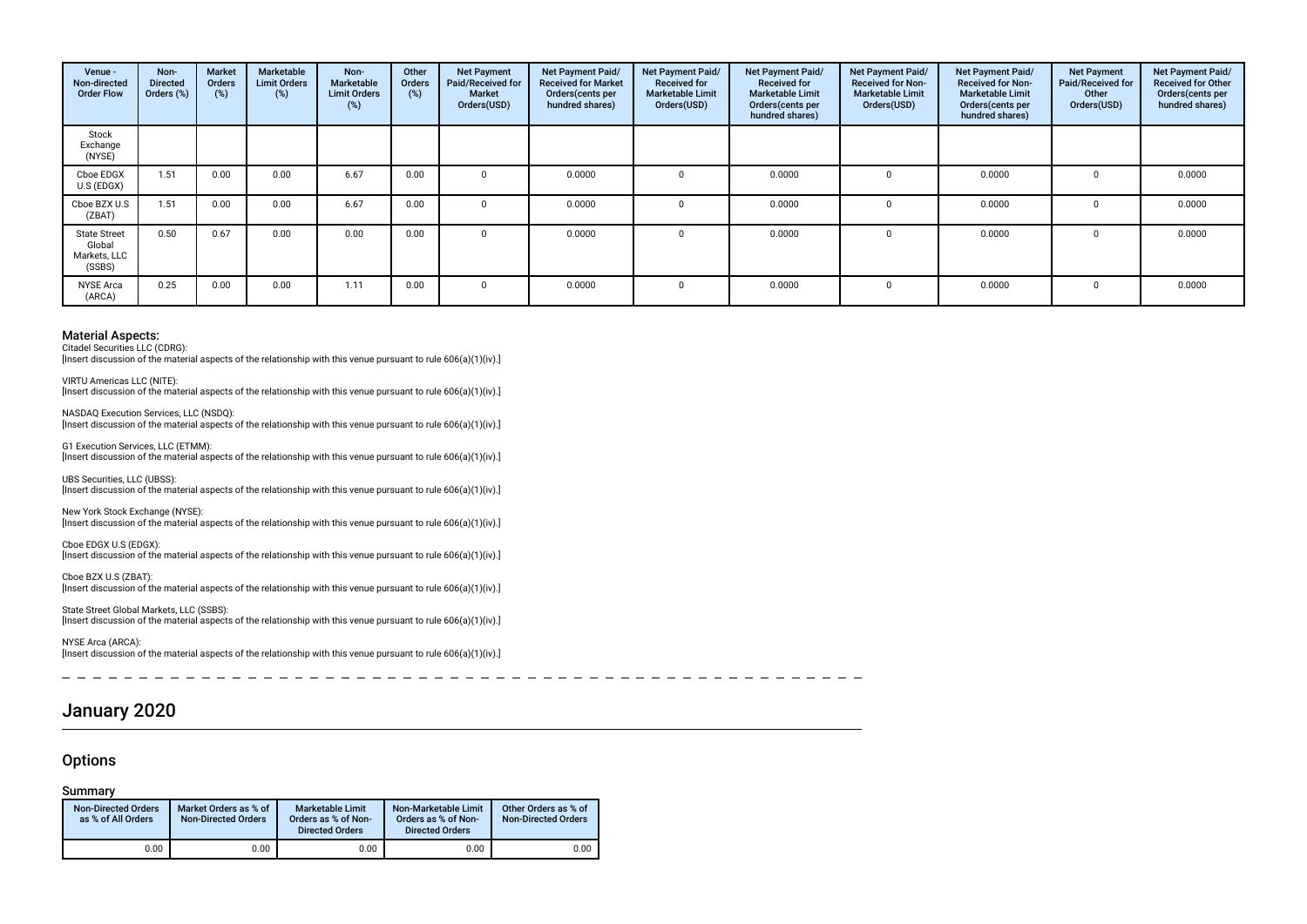Venues

| Venue -<br>Non-<br>directed<br>Order<br><b>Flow</b> | <b>Non-</b><br><b>Market</b><br><b>Directed</b><br><b>Orders</b><br>Orders (%)<br>(9) | Marketable<br><b>Limit Orders</b> | Non-<br>Marketable<br><b>Limit Orders</b> | Other<br>Orders | <b>Net Pavment</b><br>Paid/Received for<br><b>Market</b><br>Orders(USD) | <b>Net Payment Paid/</b><br><b>Received for Market</b><br>Orders (cents per<br>hundred shares) | Net Payment Paid/<br><b>Received for</b><br><b>Marketable Limit</b><br>Orders(USD) | <b>Net Payment Paid/</b><br><b>Received for</b><br><b>Marketable Limit</b><br>Orders (cents per<br>hundred shares) | <b>Net Payment Paid/</b><br><b>Received for Non-</b><br><b>Marketable Limit</b><br>Orders(USD) | <b>Net Payment Paid/</b><br><b>Received for Non-</b><br><b>Marketable Limit</b><br>Orders(cents per<br>hundred shares) | <b>Net Payment</b><br>Paid/Received for<br>Other<br>Orders(USD) | Net Payment Paid/<br><b>Received for Other</b><br>Orders(cents per<br>hundred shares) |
|-----------------------------------------------------|---------------------------------------------------------------------------------------|-----------------------------------|-------------------------------------------|-----------------|-------------------------------------------------------------------------|------------------------------------------------------------------------------------------------|------------------------------------------------------------------------------------|--------------------------------------------------------------------------------------------------------------------|------------------------------------------------------------------------------------------------|------------------------------------------------------------------------------------------------------------------------|-----------------------------------------------------------------|---------------------------------------------------------------------------------------|
|-----------------------------------------------------|---------------------------------------------------------------------------------------|-----------------------------------|-------------------------------------------|-----------------|-------------------------------------------------------------------------|------------------------------------------------------------------------------------------------|------------------------------------------------------------------------------------|--------------------------------------------------------------------------------------------------------------------|------------------------------------------------------------------------------------------------|------------------------------------------------------------------------------------------------------------------------|-----------------------------------------------------------------|---------------------------------------------------------------------------------------|

# Material Aspects:

# February 2020

# S&P 500 Stocks

### Summary

| <b>Non-Directed Orders</b><br>as % of All Orders | Market Orders as % of<br><b>Non-Directed Orders</b> | <b>Marketable Limit</b><br>Orders as % of Non-<br><b>Directed Orders</b> | Non-Marketable Limit<br>Orders as % of Non-<br><b>Directed Orders</b> | Other Orders as % of<br><b>Non-Directed Orders</b> |
|--------------------------------------------------|-----------------------------------------------------|--------------------------------------------------------------------------|-----------------------------------------------------------------------|----------------------------------------------------|
| 100.00                                           | 93.81                                               | 0.62                                                                     | 2.17                                                                  | 3.41                                               |

| Venue -<br>Non-directed<br><b>Order Flow</b>          | Non-<br><b>Directed</b><br>Orders (%) | <b>Market</b><br>Orders<br>(%) | <b>Marketable</b><br><b>Limit Orders</b><br>(%) | Non-<br>Marketable<br><b>Limit Orders</b><br>$(\%)$ | Other<br>Orders<br>(%) | <b>Net Payment</b><br>Paid/Received for<br>Market<br>Orders(USD) | Net Payment Paid/<br><b>Received for Market</b><br>Orders(cents per<br>hundred shares) | Net Payment Paid/<br><b>Received for</b><br><b>Marketable Limit</b><br>Orders(USD) | Net Payment Paid/<br><b>Received for</b><br><b>Marketable Limit</b><br>Orders(cents per<br>hundred shares) | Net Payment Paid/<br><b>Received for Non-</b><br><b>Marketable Limit</b><br>Orders(USD) | Net Payment Paid/<br><b>Received for Non-</b><br><b>Marketable Limit</b><br>Orders(cents per<br>hundred shares) | <b>Net Payment</b><br>Paid/Received for<br>Other<br>Orders(USD) | Net Payment Paid/<br><b>Received for Other</b><br>Orders(cents per<br>hundred shares) |
|-------------------------------------------------------|---------------------------------------|--------------------------------|-------------------------------------------------|-----------------------------------------------------|------------------------|------------------------------------------------------------------|----------------------------------------------------------------------------------------|------------------------------------------------------------------------------------|------------------------------------------------------------------------------------------------------------|-----------------------------------------------------------------------------------------|-----------------------------------------------------------------------------------------------------------------|-----------------------------------------------------------------|---------------------------------------------------------------------------------------|
| Citadel<br>Securities LLC<br>(CDRG)                   | 57.93                                 | 59.74                          | 50.00                                           | 0.00                                                | 72.73                  | $\mathbf{0}$                                                     | 0.0000                                                                                 | $\Omega$                                                                           | 0.0000                                                                                                     | $\mathbf 0$                                                                             | 0.0000                                                                                                          | 0                                                               | 0.0000                                                                                |
| <b>VIRTU</b><br>Americas LLC<br>(NITE)                | 26.22                                 | 26.40                          | 50.00                                           | 16.67                                               | 27.27                  | $\mathbf{0}$                                                     | 0.0000                                                                                 | $\mathbf 0$                                                                        | 0.0000                                                                                                     | $\mathbf 0$                                                                             | 0.0000                                                                                                          | $\mathbf{0}$                                                    | 0.0000                                                                                |
| G1 Execution<br>Services, LLC<br>(ETMM)               | 9.15                                  | 9.90                           | 0.00                                            | 0.00                                                | 0.00                   | $\mathbf 0$                                                      | 0.0000                                                                                 | $\Omega$                                                                           | 0.0000                                                                                                     | $\mathbf{0}$                                                                            | 0.0000                                                                                                          | $\mathbf{0}$                                                    | 0.0000                                                                                |
| Two Sigma<br>Securities, LLC<br>(SOHO)                | 2.44                                  | 2.64                           | 0.00                                            | 0.00                                                | 0.00                   | $\mathbf{0}$                                                     | 0.0000                                                                                 | $\mathbf 0$                                                                        | 0.0000                                                                                                     | $\mathbf 0$                                                                             | 0.0000                                                                                                          | 0                                                               | 0.0000                                                                                |
| <b>NASDAQ</b><br>Execution<br>Services, LLC<br>(NSDQ) | 1.22                                  | 0.00                           | 0.00                                            | 33.33                                               | 0.00                   | $\mathbf 0$                                                      | 0.0000                                                                                 | $\Omega$                                                                           | 0.0000                                                                                                     | $\mathbf 0$                                                                             | 0.0000                                                                                                          | 0                                                               | 0.0000                                                                                |
| New York<br>Stock<br>Exchange<br>(NYSE)               | 1.22                                  | 0.00                           | 0.00                                            | 33.33                                               | 0.00                   | $\mathbf 0$                                                      | 0.0000                                                                                 | $\mathbf 0$                                                                        | 0.0000                                                                                                     | $\mathbf 0$                                                                             | 0.0000                                                                                                          | $\mathbf{0}$                                                    | 0.0000                                                                                |
| <b>UBS</b><br>Securities, LLC<br>(UBSS)               | 1.22                                  | 1.32                           | 0.00                                            | 0.00                                                | 0.00                   | $\Omega$                                                         | 0.0000                                                                                 | $\Omega$                                                                           | 0.0000                                                                                                     | $\Omega$                                                                                | 0.0000                                                                                                          | $\mathbf{0}$                                                    | 0.0000                                                                                |
| Cboe EDGX<br>U.S (EDGX)                               | 0.30                                  | 0.00                           | 0.00                                            | 8.33                                                | 0.00                   | $\mathbf 0$                                                      | 0.0000                                                                                 | $\mathbf 0$                                                                        | 0.0000                                                                                                     | $\mathbf 0$                                                                             | 0.0000                                                                                                          | 0                                                               | 0.0000                                                                                |
| Cboe BZX U.S<br>(ZBAT)                                | 0.30                                  | 0.00                           | 0.00                                            | 8.33                                                | 0.00                   | $\mathbf 0$                                                      | 0.0000                                                                                 | $\Omega$                                                                           | 0.0000                                                                                                     | $\mathbf{0}$                                                                            | 0.0000                                                                                                          | 0                                                               | 0.0000                                                                                |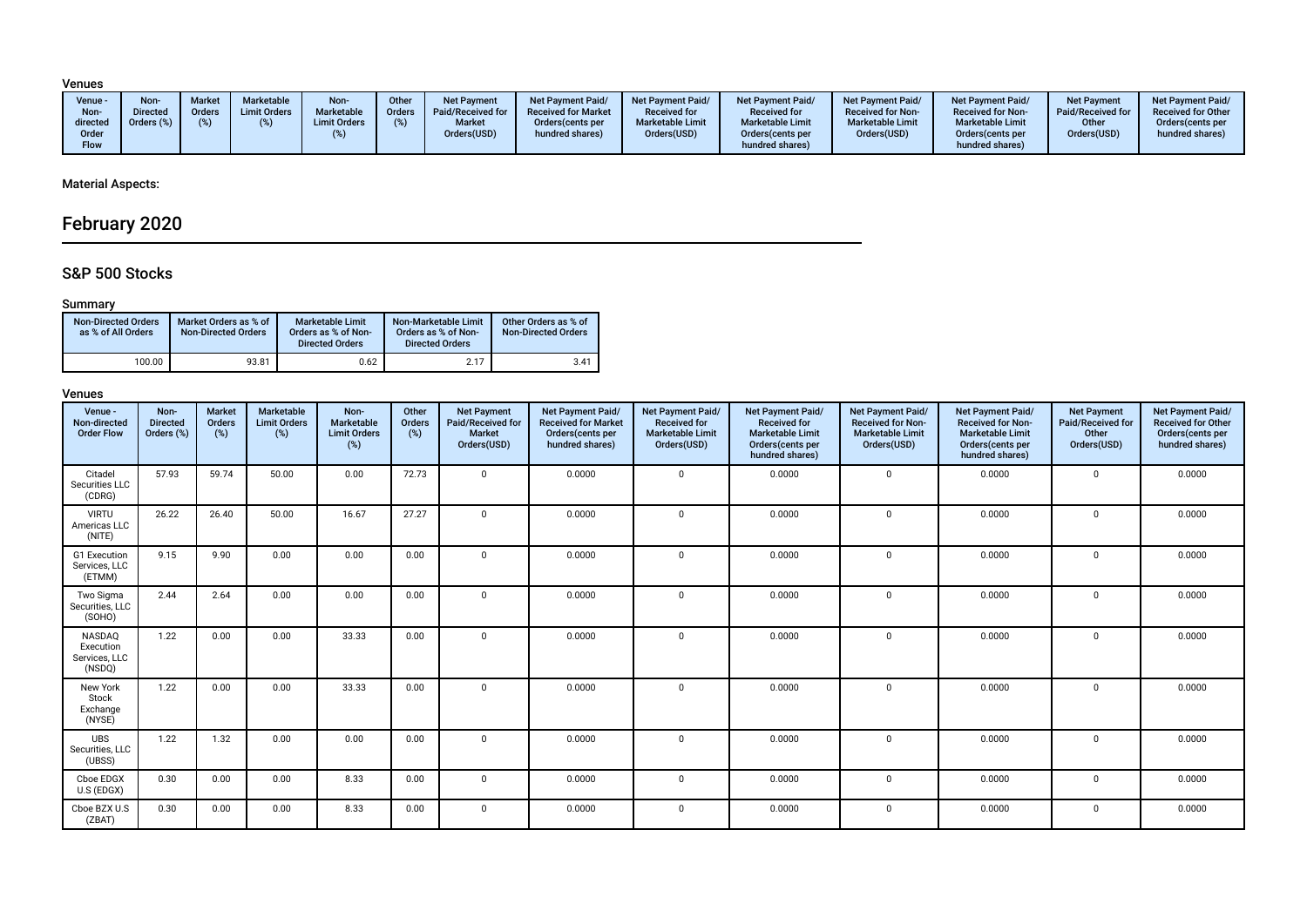Citadel Securities LLC (CDRG): [Insert discussion of the material aspects of the relationship with this venue pursuant to rule 606(a)(1)(iv).]

VIRTU Americas LLC (NITE): [Insert discussion of the material aspects of the relationship with this venue pursuant to rule 606(a)(1)(iv).]

G1 Execution Services, LLC (ETMM): [Insert discussion of the material aspects of the relationship with this venue pursuant to rule 606(a)(1)(iv).]

Two Sigma Securities, LLC (SOHO): [Insert discussion of the material aspects of the relationship with this venue pursuant to rule 606(a)(1)(iv).]

NASDAQ Execution Services, LLC (NSDQ): [Insert discussion of the material aspects of the relationship with this venue pursuant to rule 606(a)(1)(iv).]

New York Stock Exchange (NYSE): [Insert discussion of the material aspects of the relationship with this venue pursuant to rule 606(a)(1)(iv).]

UBS Securities, LLC (UBSS): [Insert discussion of the material aspects of the relationship with this venue pursuant to rule 606(a)(1)(iv).]

Cboe EDGX U.S (EDGX): [Insert discussion of the material aspects of the relationship with this venue pursuant to rule 606(a)(1)(iv).]

Cboe BZX U.S (ZBAT): [Insert discussion of the material aspects of the relationship with this venue pursuant to rule 606(a)(1)(iv).]

 $\frac{1}{2}$ 

----------

# February 2020

#### Non-S&P 500 Stocks

#### Summary

| <b>Non-Directed Orders</b><br>as % of All Orders | Market Orders as % of<br><b>Non-Directed Orders</b> | <b>Marketable Limit</b><br>Orders as % of Non-<br><b>Directed Orders</b> | Non-Marketable Limit<br>Orders as % of Non-<br><b>Directed Orders</b> | Other Orders as % of<br><b>Non-Directed Orders</b> |
|--------------------------------------------------|-----------------------------------------------------|--------------------------------------------------------------------------|-----------------------------------------------------------------------|----------------------------------------------------|
| 100.00                                           | 88.40                                               | 0.42                                                                     | 9.07                                                                  | 2.11                                               |

| Venue -<br>Non-directed<br><b>Order Flow</b>   | Non-<br><b>Directed</b><br>Orders (%) | <b>Market</b><br>Orders<br>$(\%)$ | Marketable<br><b>Limit Orders</b><br>(%) | Non-<br>Marketable<br><b>Limit Orders</b><br>(%) | Other<br><b>Orders</b><br>(%) | <b>Net Payment</b><br>Paid/Received for<br>Market<br>Orders(USD) | <b>Net Payment Paid/</b><br><b>Received for Market</b><br>Orders (cents per<br>hundred shares) | Net Payment Paid/<br><b>Received for</b><br><b>Marketable Limit</b><br>Orders(USD) | Net Payment Paid/<br><b>Received for</b><br><b>Marketable Limit</b><br>Orders(cents per<br>hundred shares) | Net Payment Paid/<br><b>Received for Non-</b><br><b>Marketable Limit</b><br>Orders(USD) | Net Payment Paid/<br><b>Received for Non-</b><br><b>Marketable Limit</b><br>Orders (cents per<br>hundred shares) | <b>Net Payment</b><br>Paid/Received for<br>Other<br>Orders(USD) | Net Payment Paid/<br><b>Received for Other</b><br>Orders(cents per<br>hundred shares) |
|------------------------------------------------|---------------------------------------|-----------------------------------|------------------------------------------|--------------------------------------------------|-------------------------------|------------------------------------------------------------------|------------------------------------------------------------------------------------------------|------------------------------------------------------------------------------------|------------------------------------------------------------------------------------------------------------|-----------------------------------------------------------------------------------------|------------------------------------------------------------------------------------------------------------------|-----------------------------------------------------------------|---------------------------------------------------------------------------------------|
| Citadel<br>Securities LLC<br>(CDRG)            | 51.50                                 | 58.19                             | 0.00                                     | 10.45                                            | 60.00                         | $\Omega$                                                         | 0.0000                                                                                         |                                                                                    | 0.0000                                                                                                     |                                                                                         | 0.0000                                                                                                           |                                                                 | 0.0000                                                                                |
| <b>VIRTU</b><br>Americas LLC<br>(NITE)         | 28.54                                 | 31.12                             | 100.00                                   | 10.45                                            | 20.00                         | $\mathbf 0$                                                      | 0.0000                                                                                         |                                                                                    | 0.0000                                                                                                     |                                                                                         | 0.0000                                                                                                           |                                                                 | 0.0000                                                                                |
| NASDAQ<br>Execution<br>Services, LLC<br>(NSDQ) | 7.39                                  | 0.00                              | 0.00                                     | 55.22                                            | 0.00                          | $\Omega$                                                         | 0.0000                                                                                         |                                                                                    | 0.0000                                                                                                     |                                                                                         | 0.0000                                                                                                           |                                                                 | 0.0000                                                                                |
| G1 Execution<br>Services, LLC<br>(ETMM)        | 6.19                                  | 6.65                              | 0.00                                     | 2.99                                             | 10.00                         | 0                                                                | 0.0000                                                                                         |                                                                                    | 0.0000                                                                                                     |                                                                                         | 0.0000                                                                                                           |                                                                 | 0.0000                                                                                |
| <b>UBS</b><br>Securities, LLC                  | 1.60                                  | 1.66                              | 0.00                                     | 0.00                                             | 10.00                         | $\Omega$                                                         | 0.0000                                                                                         |                                                                                    | 0.0000                                                                                                     | $\Omega$                                                                                | 0.0000                                                                                                           | O                                                               | 0.0000                                                                                |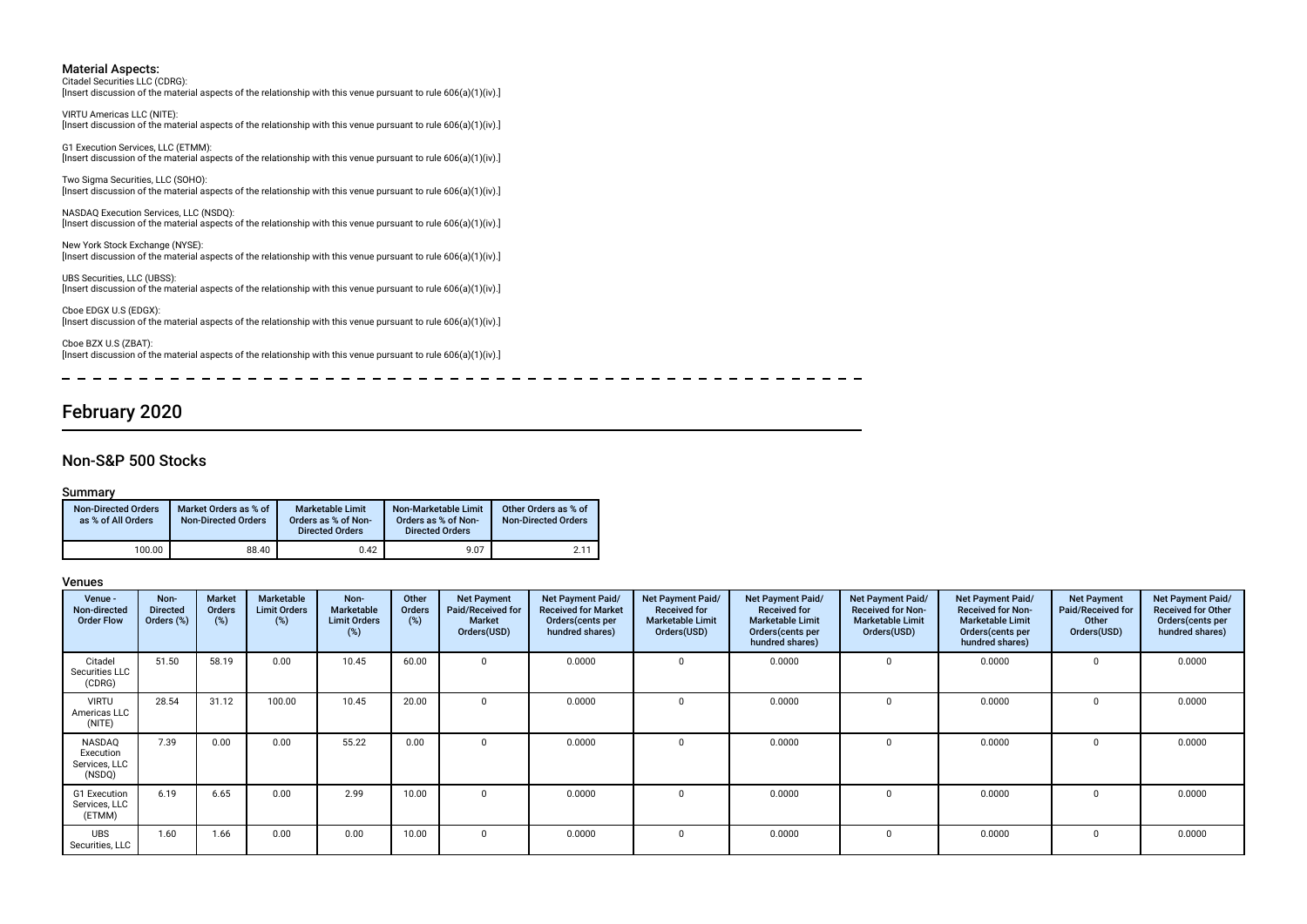| Venue -<br>Non-directed<br><b>Order Flow</b>            | Non-<br><b>Directed</b><br>Orders (%) | <b>Market</b><br><b>Orders</b><br>(%) | Marketable<br><b>Limit Orders</b><br>(%) | Non-<br>Marketable<br><b>Limit Orders</b><br>(%) | Other<br><b>Orders</b><br>(%) | <b>Net Payment</b><br>Paid/Received for<br><b>Market</b><br>Orders(USD) | <b>Net Payment Paid/</b><br><b>Received for Market</b><br>Orders(cents per<br>hundred shares) | Net Payment Paid/<br><b>Received for</b><br><b>Marketable Limit</b><br>Orders(USD) | Net Payment Paid/<br><b>Received for</b><br><b>Marketable Limit</b><br>Orders(cents per<br>hundred shares) | Net Payment Paid/<br><b>Received for Non-</b><br><b>Marketable Limit</b><br>Orders(USD) | Net Payment Paid/<br><b>Received for Non-</b><br><b>Marketable Limit</b><br>Orders(cents per<br>hundred shares) | <b>Net Payment</b><br>Paid/Received for<br>Other<br>Orders(USD) | Net Payment Paid/<br>Received for Other<br>Orders(cents per<br>hundred shares) |
|---------------------------------------------------------|---------------------------------------|---------------------------------------|------------------------------------------|--------------------------------------------------|-------------------------------|-------------------------------------------------------------------------|-----------------------------------------------------------------------------------------------|------------------------------------------------------------------------------------|------------------------------------------------------------------------------------------------------------|-----------------------------------------------------------------------------------------|-----------------------------------------------------------------------------------------------------------------|-----------------------------------------------------------------|--------------------------------------------------------------------------------|
| (UBSS)                                                  |                                       |                                       |                                          |                                                  |                               |                                                                         |                                                                                               |                                                                                    |                                                                                                            |                                                                                         |                                                                                                                 |                                                                 |                                                                                |
| Cboe EDGX<br>U.S (EDGX)                                 | 1.40                                  | 0.00                                  | 0.00                                     | 10.45                                            | 0.00                          | $\Omega$                                                                | 0.0000                                                                                        |                                                                                    | 0.0000                                                                                                     |                                                                                         | 0.0000                                                                                                          | $\Omega$                                                        | 0.0000                                                                         |
| <b>JANE STREET</b><br>CAPITAL, LLC<br>(JNST)            | 0.80                                  | 0.95                                  | 0.00                                     | 0.00                                             | 0.00                          | $\Omega$                                                                | 0.0000                                                                                        |                                                                                    | 0.0000                                                                                                     | $\Omega$                                                                                | 0.0000                                                                                                          | $\Omega$                                                        | 0.0000                                                                         |
| <b>NYSE Arca</b><br>(ARCA)                              | 0.60                                  | 0.00                                  | 0.00                                     | 4.48                                             | 0.00                          | $\Omega$                                                                | 0.0000                                                                                        |                                                                                    | 0.0000                                                                                                     |                                                                                         | 0.0000                                                                                                          | $\Omega$                                                        | 0.0000                                                                         |
| Two Sigma<br>Securities, LLC<br>(SOHO)                  | 0.60                                  | 0.71                                  | 0.00                                     | 0.00                                             | 0.00                          | $\Omega$                                                                | 0.0000                                                                                        |                                                                                    | 0.0000                                                                                                     |                                                                                         | 0.0000                                                                                                          |                                                                 | 0.0000                                                                         |
| <b>State Street</b><br>Global<br>Markets, LLC<br>(SSBS) | 0.60                                  | 0.71                                  | 0.00                                     | 0.00                                             | 0.00                          | $\Omega$                                                                | 0.0000                                                                                        |                                                                                    | 0.0000                                                                                                     |                                                                                         | 0.0000                                                                                                          | $\Omega$                                                        | 0.0000                                                                         |

Citadel Securities LLC (CDRG):

VIRTU Americas LLC (NITE):

[Insert discussion of the material aspects of the relationship with this venue pursuant to rule 606(a)(1)(iv).]

[Insert discussion of the material aspects of the relationship with this venue pursuant to rule 606(a)(1)(iv).] NASDAQ Execution Services, LLC (NSDQ):

[Insert discussion of the material aspects of the relationship with this venue pursuant to rule 606(a)(1)(iv).]

G1 Execution Services, LLC (ETMM): [Insert discussion of the material aspects of the relationship with this venue pursuant to rule 606(a)(1)(iv).]

UBS Securities, LLC (UBSS): [Insert discussion of the material aspects of the relationship with this venue pursuant to rule 606(a)(1)(iv).]

Cboe EDGX U.S (EDGX): [Insert discussion of the material aspects of the relationship with this venue pursuant to rule 606(a)(1)(iv).]

JANE STREET CAPITAL, LLC (JNST): [Insert discussion of the material aspects of the relationship with this venue pursuant to rule 606(a)(1)(iv).]

NYSE Arca (ARCA): [Insert discussion of the material aspects of the relationship with this venue pursuant to rule 606(a)(1)(iv).]

Two Sigma Securities, LLC (SOHO): [Insert discussion of the material aspects of the relationship with this venue pursuant to rule 606(a)(1)(iv).]

State Street Global Markets, LLC (SSBS): [Insert discussion of the material aspects of the relationship with this venue pursuant to rule 606(a)(1)(iv).]

# February 2020

**Options** 

Summary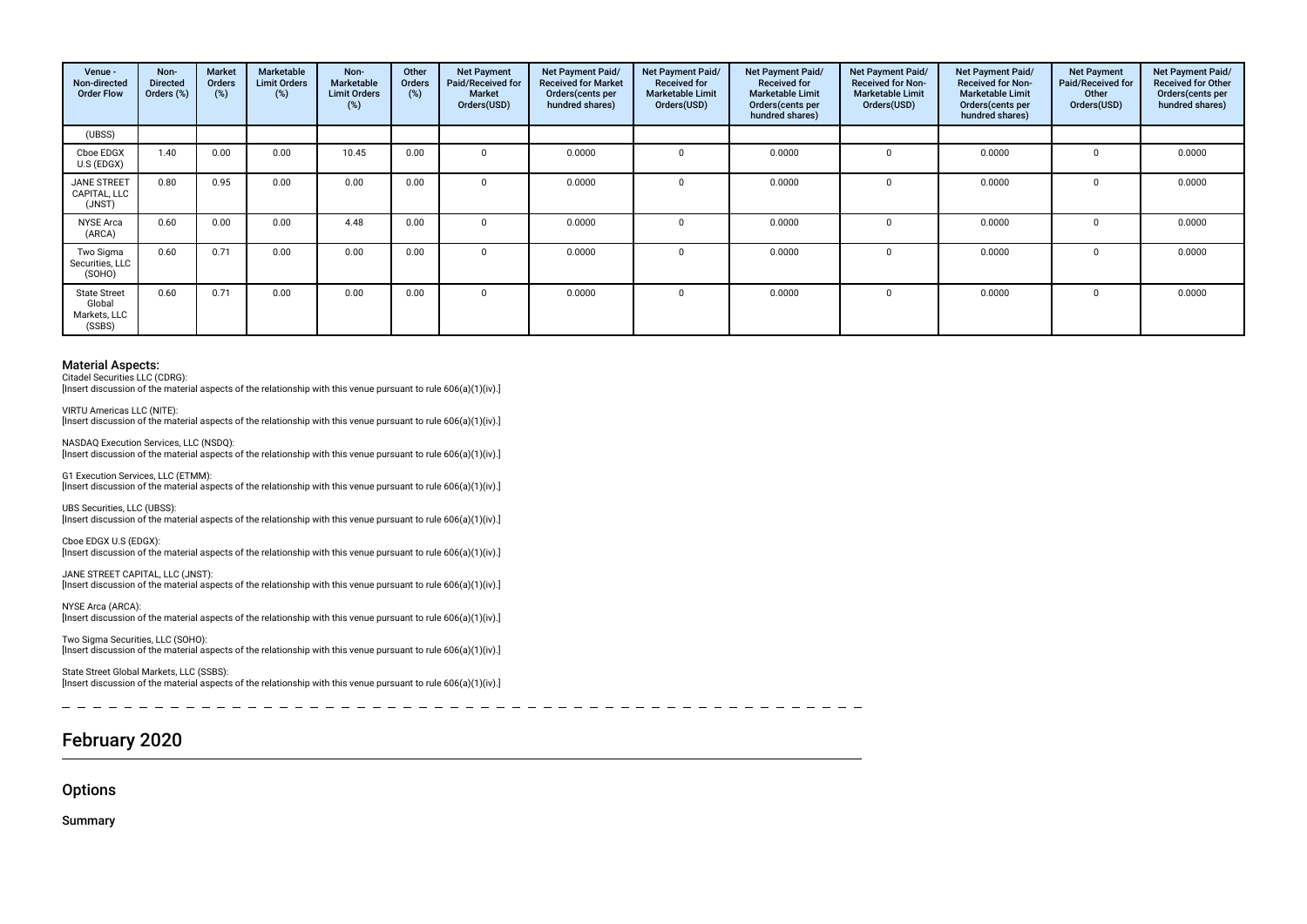| <b>Non-Directed Orders</b><br>as % of All Orders | Market Orders as % of<br><b>Non-Directed Orders</b> | <b>Marketable Limit</b><br>Orders as % of Non-<br><b>Directed Orders</b> | Non-Marketable Limit<br>Orders as % of Non-<br><b>Directed Orders</b> | Other Orders as % of<br><b>Non-Directed Orders</b> |
|--------------------------------------------------|-----------------------------------------------------|--------------------------------------------------------------------------|-----------------------------------------------------------------------|----------------------------------------------------|
| 0.00                                             | 0.00                                                | 0.00                                                                     | 0.00                                                                  | 0.00                                               |

# Venues

# Material Aspects:

# March 2020

# S&P 500 Stocks

### Summary

| <b>Non-Directed Orders</b><br>as % of All Orders | Market Orders as % of<br><b>Non-Directed Orders</b> | <b>Marketable Limit</b><br>Orders as % of Non-<br><b>Directed Orders</b> | Non-Marketable Limit<br>Orders as % of Non-<br><b>Directed Orders</b> | Other Orders as % of<br><b>Non-Directed Orders</b> |
|--------------------------------------------------|-----------------------------------------------------|--------------------------------------------------------------------------|-----------------------------------------------------------------------|----------------------------------------------------|
| 100.00                                           | 89.69                                               | 1.39                                                                     | 7.88                                                                  | 1.04                                               |

| Venue -<br>Non-directed<br><b>Order Flow</b>   | Non-<br><b>Directed</b><br>Orders (%) | <b>Market</b><br>Orders<br>(%) | Marketable<br><b>Limit Orders</b><br>(%) | Non-<br>Marketable<br><b>Limit Orders</b><br>(%) | Other<br>Orders<br>(%) | <b>Net Payment</b><br>Paid/Received for<br><b>Market</b><br>Orders(USD) | Net Payment Paid/<br><b>Received for Market</b><br>Orders(cents per<br>hundred shares) | Net Payment Paid/<br><b>Received for</b><br><b>Marketable Limit</b><br>Orders(USD) | Net Payment Paid/<br><b>Received for</b><br><b>Marketable Limit</b><br>Orders(cents per<br>hundred shares) | <b>Net Payment Paid/</b><br><b>Received for Non-</b><br><b>Marketable Limit</b><br>Orders(USD) | <b>Net Payment Paid/</b><br><b>Received for Non-</b><br><b>Marketable Limit</b><br>Orders(cents per<br>hundred shares) | <b>Net Payment</b><br>Paid/Received for<br>Other<br>Orders(USD) | Net Payment Paid/<br><b>Received for Other</b><br>Orders(cents per<br>hundred shares) |
|------------------------------------------------|---------------------------------------|--------------------------------|------------------------------------------|--------------------------------------------------|------------------------|-------------------------------------------------------------------------|----------------------------------------------------------------------------------------|------------------------------------------------------------------------------------|------------------------------------------------------------------------------------------------------------|------------------------------------------------------------------------------------------------|------------------------------------------------------------------------------------------------------------------------|-----------------------------------------------------------------|---------------------------------------------------------------------------------------|
| Citadel<br>Securities LLC<br>(CDRG)            | 51.51                                 | 57.92                          | 33.33                                    | 12.93                                            | 33.33                  | $\mathbf{0}$                                                            | 0.0000                                                                                 | $\Omega$                                                                           | 0.0000                                                                                                     | $\mathbf 0$                                                                                    | 0.0000                                                                                                                 | $\Omega$                                                        | 0.0000                                                                                |
| <b>VIRTU</b><br>Americas LLC<br>(NITE)         | 16.20                                 | 17.55                          | 16.67                                    | 3.45                                             | 66.67                  | $\mathbf{0}$                                                            | 0.0000                                                                                 | $\Omega$                                                                           | 0.0000                                                                                                     | $\mathbf{0}$                                                                                   | 0.0000                                                                                                                 | $\Omega$                                                        | 0.0000                                                                                |
| G1 Execution<br>Services, LLC<br>(ETMM)        | 10.06                                 | 11.61                          | 8.33                                     | 0.86                                             | 0.00                   | $\Omega$                                                                | 0.0000                                                                                 | $\Omega$                                                                           | 0.0000                                                                                                     | $\mathbf 0$                                                                                    | 0.0000                                                                                                                 | $\Omega$                                                        | 0.0000                                                                                |
| NASDAQ<br>Execution<br>Services, LLC<br>(NSDQ) | 5.47                                  | 0.00                           | 0.00                                     | 42.24                                            | 0.00                   | $\mathbf{0}$                                                            | 0.0000                                                                                 | $\Omega$                                                                           | 0.0000                                                                                                     | 0                                                                                              | 0.0000                                                                                                                 | $\Omega$                                                        | 0.0000                                                                                |
| <b>UBS</b><br>Securities, LLC<br>(UBSS)        | 4.36                                  | 5.01                           | 0.00                                     | 0.86                                             | 0.00                   | $\Omega$                                                                | 0.0000                                                                                 | $\Omega$                                                                           | 0.0000                                                                                                     | $\Omega$                                                                                       | 0.0000                                                                                                                 | $\Omega$                                                        | 0.0000                                                                                |
| Two Sigma<br>Securities, LLC<br>(SOHO)         | 3.58                                  | 4.22                           | 0.00                                     | 0.00                                             | 0.00                   | $\mathbf{0}$                                                            | 0.0000                                                                                 | $\Omega$                                                                           | 0.0000                                                                                                     | 0                                                                                              | 0.0000                                                                                                                 | $\mathbf 0$                                                     | 0.0000                                                                                |
| New York<br>Stock<br>Exchange<br>(NYSE)        | 3.35                                  | 0.00                           | 25.00                                    | 23.28                                            | 0.00                   | $\mathbf{0}$                                                            | 0.0000                                                                                 | $\Omega$                                                                           | 0.0000                                                                                                     | $\mathbf 0$                                                                                    | 0.0000                                                                                                                 | 0                                                               | 0.0000                                                                                |
| <b>JANE STREET</b><br>CAPITAL, LLC             | 2.46                                  | 2.64                           | 16.67                                    | 0.00                                             | 0.00                   | $\mathbf{0}$                                                            | 0.0000                                                                                 | $\Omega$                                                                           | 0.0000                                                                                                     | $\mathbf{0}$                                                                                   | 0.0000                                                                                                                 | 0                                                               | 0.0000                                                                                |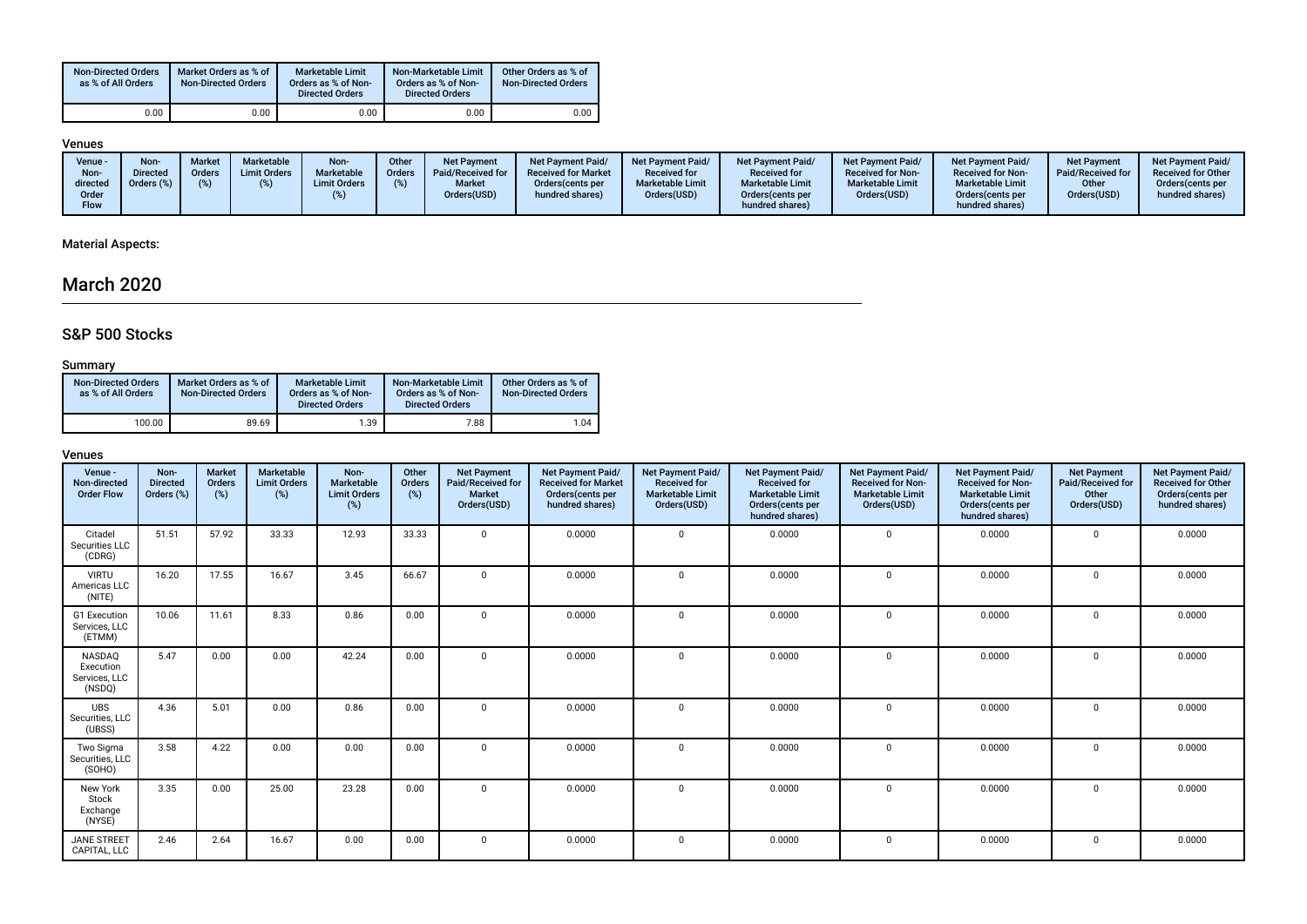| Venue -<br>Non-directed<br><b>Order Flow</b>            | Non-<br><b>Directed</b><br>Orders (%) | Market<br><b>Orders</b><br>$(\%)$ | Marketable<br><b>Limit Orders</b><br>(%) | Non-<br>Marketable<br><b>Limit Orders</b><br>$(\%)$ | Other<br>Orders<br>(%) | <b>Net Payment</b><br>Paid/Received for<br><b>Market</b><br>Orders(USD) | <b>Net Payment Paid/</b><br><b>Received for Market</b><br>Orders (cents per<br>hundred shares) | Net Payment Paid/<br><b>Received for</b><br><b>Marketable Limit</b><br>Orders(USD) | Net Payment Paid/<br><b>Received for</b><br><b>Marketable Limit</b><br>Orders(cents per<br>hundred shares) | Net Payment Paid/<br><b>Received for Non-</b><br><b>Marketable Limit</b><br>Orders(USD) | <b>Net Payment Paid/</b><br><b>Received for Non-</b><br><b>Marketable Limit</b><br>Orders (cents per<br>hundred shares) | <b>Net Payment</b><br>Paid/Received for<br>Other<br>Orders(USD) | Net Payment Paid/<br><b>Received for Other</b><br>Orders(cents per<br>hundred shares) |
|---------------------------------------------------------|---------------------------------------|-----------------------------------|------------------------------------------|-----------------------------------------------------|------------------------|-------------------------------------------------------------------------|------------------------------------------------------------------------------------------------|------------------------------------------------------------------------------------|------------------------------------------------------------------------------------------------------------|-----------------------------------------------------------------------------------------|-------------------------------------------------------------------------------------------------------------------------|-----------------------------------------------------------------|---------------------------------------------------------------------------------------|
| (JNST)                                                  |                                       |                                   |                                          |                                                     |                        |                                                                         |                                                                                                |                                                                                    |                                                                                                            |                                                                                         |                                                                                                                         |                                                                 |                                                                                       |
| Cboe EDGX<br>U.S (EDGX)                                 | 1.79                                  | 0.00                              | 0.00                                     | 13.79                                               | 0.00                   |                                                                         | 0.0000                                                                                         |                                                                                    | 0.0000                                                                                                     | 0                                                                                       | 0.0000                                                                                                                  |                                                                 | 0.0000                                                                                |
| <b>State Street</b><br>Global<br>Markets, LLC<br>(SSBS) | 0.89                                  | 1.06                              | 0.00                                     | 0.00                                                | 0.00                   |                                                                         | 0.0000                                                                                         |                                                                                    | 0.0000                                                                                                     |                                                                                         | 0.0000                                                                                                                  |                                                                 | 0.0000                                                                                |

Citadel Securities LLC (CDRG):

Insert discussion of the material aspects of the relationship with this venue pursuant to rule 606(a)(1)(iv).]

VIRTU Americas LLC (NITE): [Insert discussion of the material aspects of the relationship with this venue pursuant to rule 606(a)(1)(iv).]

G1 Execution Services, LLC (ETMM): [Insert discussion of the material aspects of the relationship with this venue pursuant to rule 606(a)(1)(iv).]

NASDAQ Execution Services, LLC (NSDQ): [Insert discussion of the material aspects of the relationship with this venue pursuant to rule 606(a)(1)(iv).]

UBS Securities, LLC (UBSS): [Insert discussion of the material aspects of the relationship with this venue pursuant to rule 606(a)(1)(iv).]

Two Sigma Securities, LLC (SOHO): [Insert discussion of the material aspects of the relationship with this venue pursuant to rule 606(a)(1)(iv).]

New York Stock Exchange (NYSE): [Insert discussion of the material aspects of the relationship with this venue pursuant to rule 606(a)(1)(iv).]

JANE STREET CAPITAL, LLC (JNST): [Insert discussion of the material aspects of the relationship with this venue pursuant to rule 606(a)(1)(iv).]

Cboe EDGX U.S (EDGX): [Insert discussion of the material aspects of the relationship with this venue pursuant to rule 606(a)(1)(iv).]

State Street Global Markets, LLC (SSBS): [Insert discussion of the material aspects of the relationship with this venue pursuant to rule 606(a)(1)(iv).]

**1990** 

# March 2020

#### Non-S&P 500 Stocks

Summary

| <b>Non-Directed Orders</b><br>as % of All Orders | Market Orders as % of<br><b>Non-Directed Orders</b> | <b>Marketable Limit</b><br>Orders as % of Non-<br><b>Directed Orders</b> | Non-Marketable Limit<br>Orders as % of Non-<br><b>Directed Orders</b> | Other Orders as % of<br><b>Non-Directed Orders</b> |
|--------------------------------------------------|-----------------------------------------------------|--------------------------------------------------------------------------|-----------------------------------------------------------------------|----------------------------------------------------|
| 100.00                                           | 81.68                                               | 1.11                                                                     | 16.21                                                                 | 0.99                                               |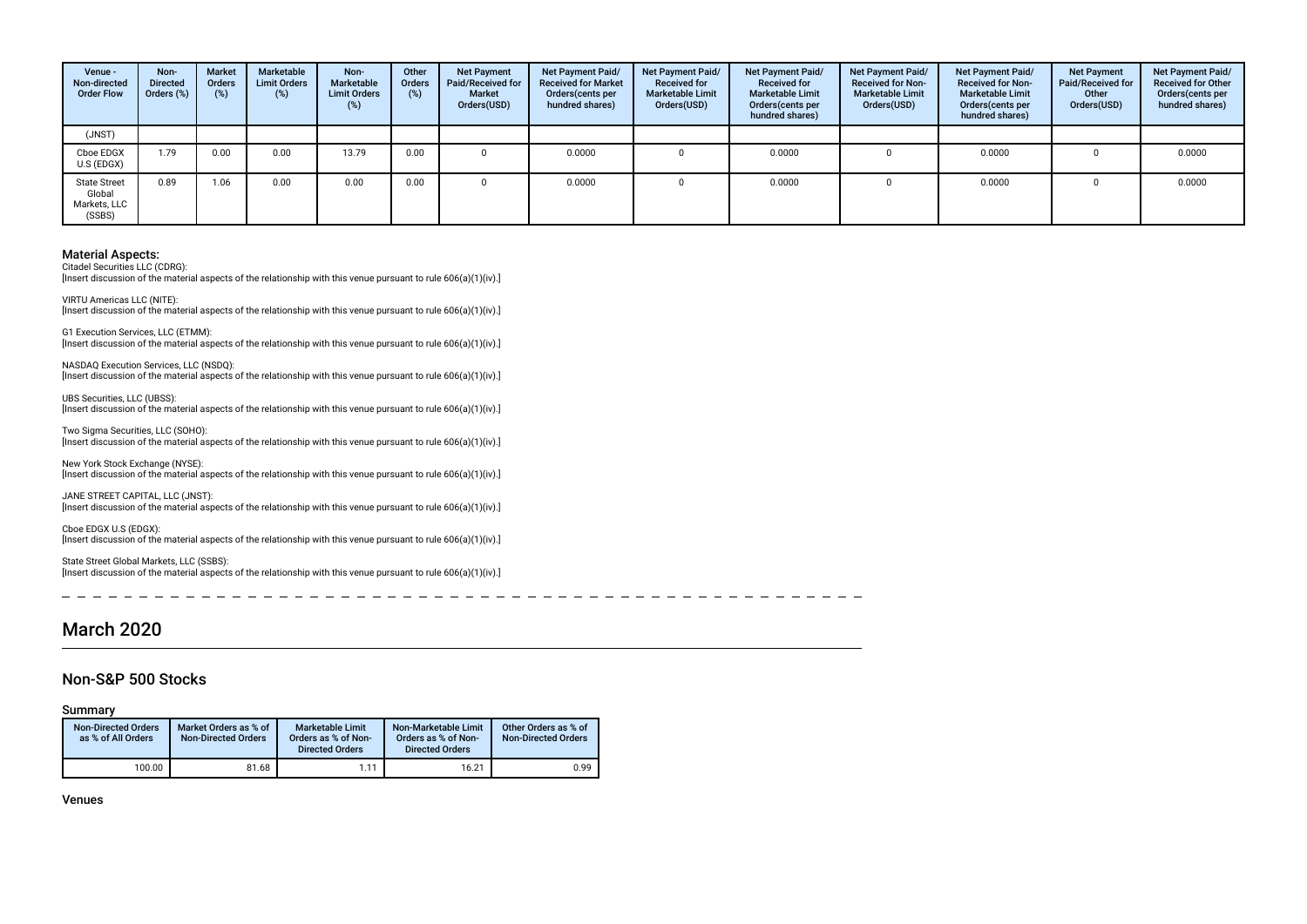| Venue -<br>Non-directed<br><b>Order Flow</b>            | Non-<br><b>Directed</b><br>Orders (%) | <b>Market</b><br>Orders<br>(%) | Marketable<br><b>Limit Orders</b><br>(%) | Non-<br>Marketable<br><b>Limit Orders</b><br>(%) | Other<br>Orders<br>$(\%)$ | <b>Net Payment</b><br>Paid/Received for<br>Market<br>Orders(USD) | Net Payment Paid/<br><b>Received for Market</b><br>Orders(cents per<br>hundred shares) | Net Payment Paid/<br>Received for<br><b>Marketable Limit</b><br>Orders(USD) | Net Payment Paid/<br>Received for<br><b>Marketable Limit</b><br>Orders(cents per<br>hundred shares) | Net Payment Paid/<br>Received for Non-<br><b>Marketable Limit</b><br>Orders(USD) | Net Payment Paid/<br><b>Received for Non-</b><br><b>Marketable Limit</b><br>Orders(cents per<br>hundred shares) | <b>Net Payment</b><br>Paid/Received for<br>Other<br>Orders(USD) | Net Payment Paid/<br>Received for Other<br>Orders(cents per<br>hundred shares) |
|---------------------------------------------------------|---------------------------------------|--------------------------------|------------------------------------------|--------------------------------------------------|---------------------------|------------------------------------------------------------------|----------------------------------------------------------------------------------------|-----------------------------------------------------------------------------|-----------------------------------------------------------------------------------------------------|----------------------------------------------------------------------------------|-----------------------------------------------------------------------------------------------------------------|-----------------------------------------------------------------|--------------------------------------------------------------------------------|
| Citadel<br>Securities LLC<br>(CDRG)                     | 45.21                                 | 58.52                          | 27.27                                    | 5.09                                             | 50.00                     | $\mathbf{0}$                                                     | 0.0000                                                                                 | $\Omega$                                                                    | 0.0000                                                                                              | $\mathbf 0$                                                                      | 0.0000                                                                                                          | $\mathbf 0$                                                     | 0.0000                                                                         |
| NASDAQ<br>Execution<br>Services, LLC<br>(NSDQ)          | 15.37                                 | 0.00                           | 9.09                                     | 63.43                                            | 0.00                      | $\mathbf{0}$                                                     | 0.0000                                                                                 | $\Omega$                                                                    | 0.0000                                                                                              | $\mathbf 0$                                                                      | 0.0000                                                                                                          | $\mathbf 0$                                                     | 0.0000                                                                         |
| <b>VIRTU</b><br>Americas LLC<br>(NITE)                  | 14.25                                 | 18.10                          | 27.27                                    | 0.93                                             | 37.50                     | $\mathbf{0}$                                                     | 0.0000                                                                                 | $\Omega$                                                                    | 0.0000                                                                                              | $\mathbf 0$                                                                      | 0.0000                                                                                                          | $\mathbf 0$                                                     | 0.0000                                                                         |
| G1 Execution<br>Services, LLC<br>(ETMM)                 | 7.46                                  | 9.65                           | 18.18                                    | 0.46                                             | 0.00                      | $\mathbf{0}$                                                     | 0.0000                                                                                 | $\mathbf 0$                                                                 | 0.0000                                                                                              | $\mathbf 0$                                                                      | 0.0000                                                                                                          | $\mathbf 0$                                                     | 0.0000                                                                         |
| <b>UBS</b><br>Securities, LLC<br>(UBSS)                 | 4.01                                  | 5.43                           | 0.00                                     | 0.00                                             | 0.00                      | $\mathbf 0$                                                      | 0.0000                                                                                 | $\mathbf 0$                                                                 | 0.0000                                                                                              | 0                                                                                | 0.0000                                                                                                          | $\mathbf 0$                                                     | 0.0000                                                                         |
| Cboe EDGX<br>U.S (EDGX)                                 | 3.90                                  | 0.00                           | 0.00                                     | 16.20                                            | 0.00                      | $\mathbf 0$                                                      | 0.0000                                                                                 | $\mathbf 0$                                                                 | 0.0000                                                                                              | 0                                                                                | 0.0000                                                                                                          | $\mathbf 0$                                                     | 0.0000                                                                         |
| <b>JANE STREET</b><br>CAPITAL. LLC<br>(JNST)            | 2.45                                  | 3.17                           | 0.00                                     | 0.46                                             | 0.00                      | $\mathbf{0}$                                                     | 0.0000                                                                                 | $\mathbf 0$                                                                 | 0.0000                                                                                              | 0                                                                                | 0.0000                                                                                                          | $\mathbf 0$                                                     | 0.0000                                                                         |
| Two Sigma<br>Securities, LLC<br>(SOHO)                  | 2.23                                  | 2.87                           | 0.00                                     | 0.00                                             | 12.50                     | $\mathbf{0}$                                                     | 0.0000                                                                                 | $\Omega$                                                                    | 0.0000                                                                                              | 0                                                                                | 0.0000                                                                                                          | $\mathsf 0$                                                     | 0.0000                                                                         |
| <b>State Street</b><br>Global<br>Markets, LLC<br>(SSBS) | 1.89                                  | 2.26                           | 18.18                                    | 0.00                                             | 0.00                      | $\mathbf 0$                                                      | 0.0000                                                                                 | $\Omega$                                                                    | 0.0000                                                                                              | $\mathbf{0}$                                                                     | 0.0000                                                                                                          | $\mathbf 0$                                                     | 0.0000                                                                         |
| New York<br>Stock<br>Exchange<br>(NYSE)                 | 1.45                                  | 0.00                           | 0.00                                     | 6.02                                             | 0.00                      | $\mathbf 0$                                                      | 0.0000                                                                                 | $\Omega$                                                                    | 0.0000                                                                                              | 0                                                                                | 0.0000                                                                                                          | $\Omega$                                                        | 0.0000                                                                         |

Citadel Securities LLC (CDRG):

[Insert discussion of the material aspects of the relationship with this venue pursuant to rule 606(a)(1)(iv).]

NASDAQ Execution Services, LLC (NSDQ): [Insert discussion of the material aspects of the relationship with this venue pursuant to rule 606(a)(1)(iv).]

VIRTU Americas LLC (NITE): [Insert discussion of the material aspects of the relationship with this venue pursuant to rule 606(a)(1)(iv).]

G1 Execution Services, LLC (ETMM): [Insert discussion of the material aspects of the relationship with this venue pursuant to rule 606(a)(1)(iv).]

UBS Securities, LLC (UBSS): [Insert discussion of the material aspects of the relationship with this venue pursuant to rule 606(a)(1)(iv).]

Cboe EDGX U.S (EDGX): [Insert discussion of the material aspects of the relationship with this venue pursuant to rule 606(a)(1)(iv).]

JANE STREET CAPITAL, LLC (JNST): [Insert discussion of the material aspects of the relationship with this venue pursuant to rule 606(a)(1)(iv).]

Two Sigma Securities, LLC (SOHO):

[Insert discussion of the material aspects of the relationship with this venue pursuant to rule 606(a)(1)(iv).]